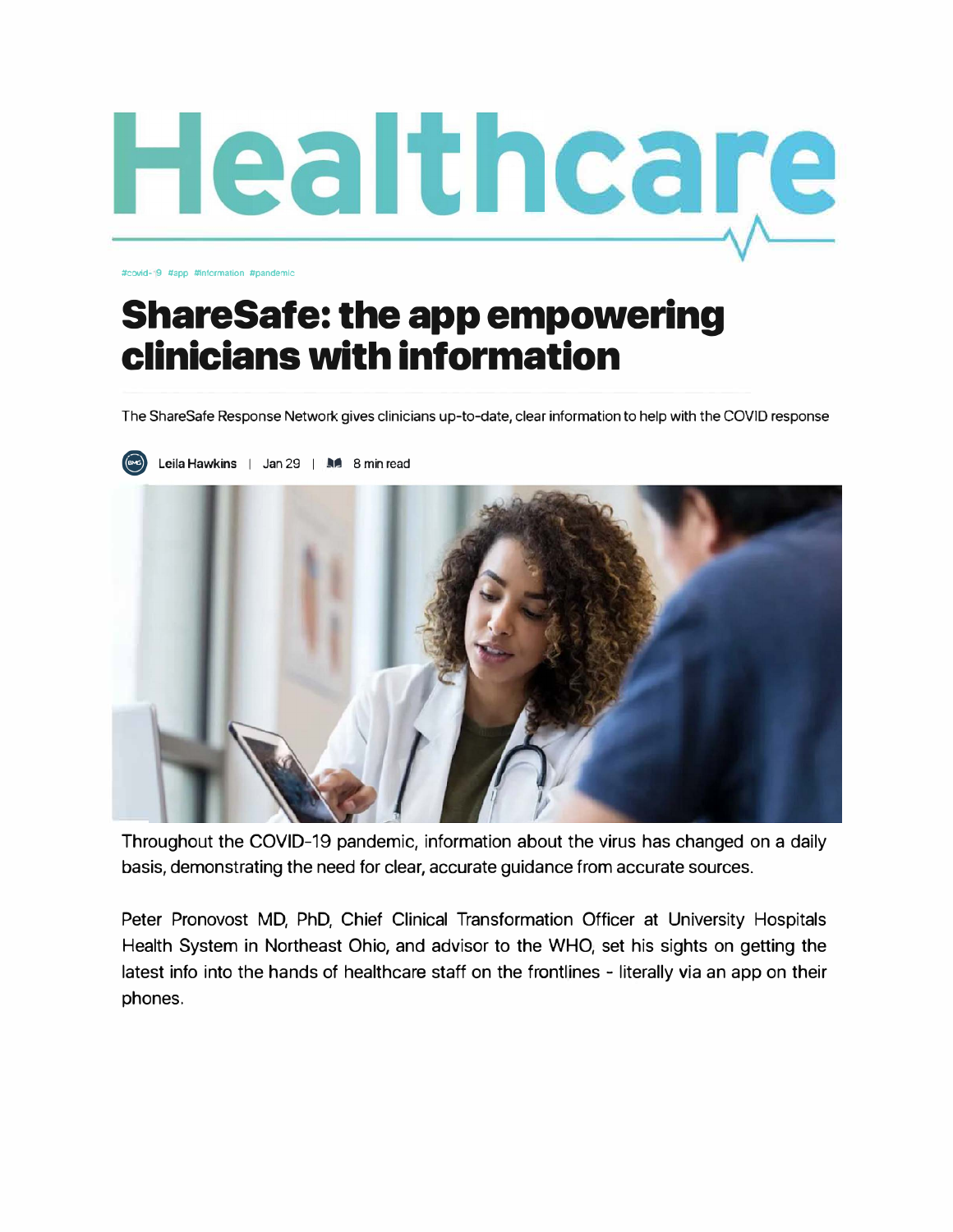Partnering with ShareSafe Solutions, a healthcare technology company, he helped pivot the company's existing healthcare app into a secure mobile platform. The [ShareSafe Response](https://sharesaferesponsenetwork.com/)  [Network](https://sharesaferesponsenetwork.com/) app connects government and public health officials, hospital leaders, clinical teams and acute care personnel to help them communicate, collaborate virtually, and access training and education.

"As COVID evolves, the CDC, states and local hospitals produce and modify guidelines" Provonost says. "As guidelines change, health systems have to adapt and deploy clinical evidence and new training to staff. Yet the dissemination of this information is limited, inefficient and not in real-time.

"Clinicians generally have to go to a website, stagnant intranet or portal on a workstation to learn about these updates. Most health systems lack mobile technology that securely pushes critical updates and provides just-in-time training on their smartphones. Considering that most healthcare systems have limited or fragmented collaborative tools, it's exciting to have a single mobile platform that optimizes current technology to deliver accurate information."

Information is constantly reviewed and added via clinical advisors, healthcare partners and governmental bodies. The tool also assimilates content from sister company ShareSafe Media, which focuses on news and updates on COVID-19 and provides tools for frontline healthcare workers to focus on their wellness and combat stress and anxiety.

The State of Alabama is the first to sign up to the [ShareSafe Response Network,](https://sharesaferesponsenetwork.com/) available at no charge to healthcare organizations statewide. There are plans to expand however. "COVID-19 laid bare the need to have these types of communication tools at the national, state and health system levels" Provonost says. "This is important because a mobile backbone for collaboration not only helps in the urgent COVID climate but can serve more broadly as a base platform for deploying strategies to eliminate defects and improve the value of healthcare.

"It takes a coordinated effort and a "systems engineering" focus to change the narrative from one in which defects are viewed as inevitable to one in which they are viewed as preventable opportunities. While individual health systems have had success, no program has been extended beyond its primary geography to achieve statewide, let alone regional adoption. And ShareSafe will seek to help anywhere."